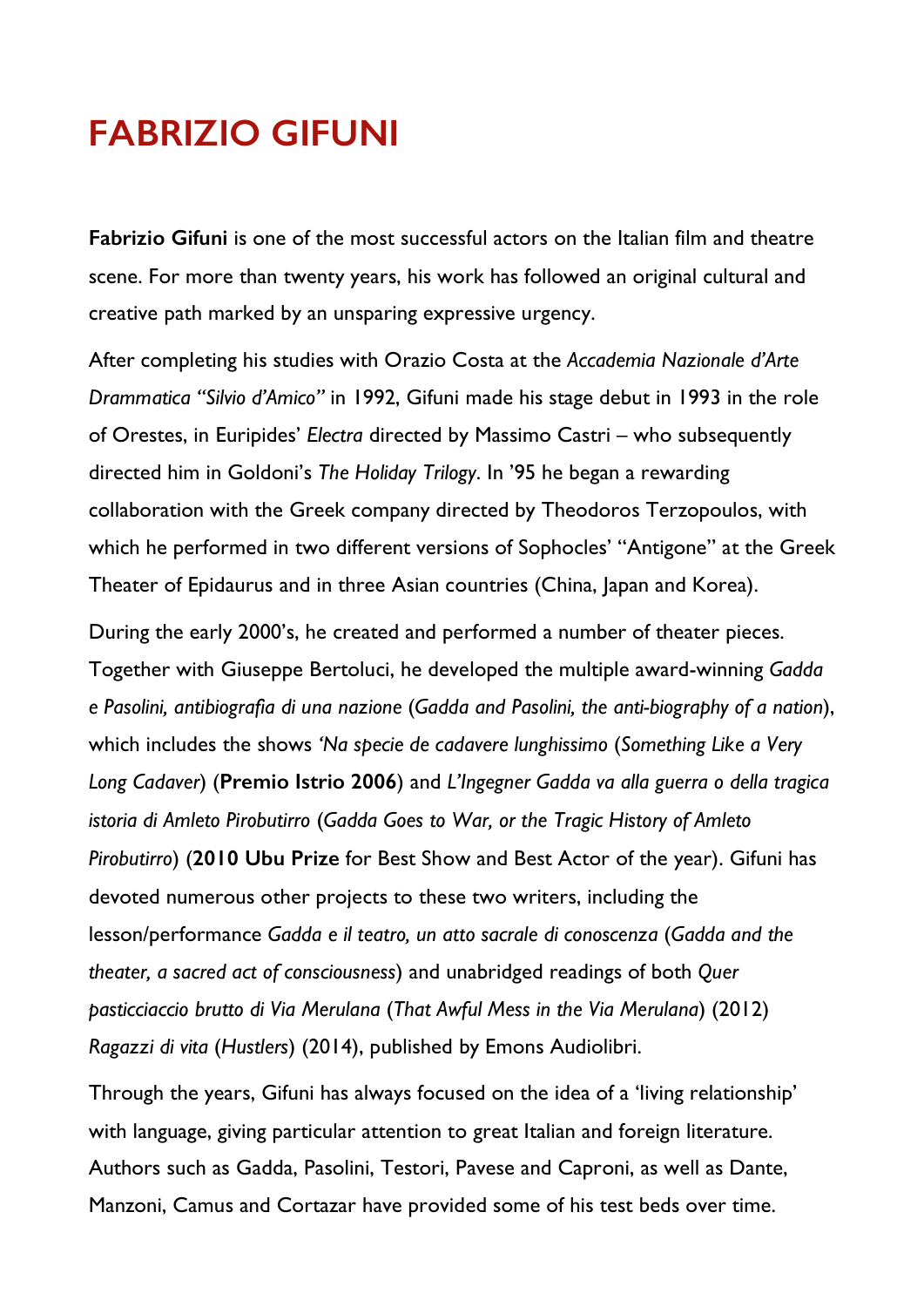His latest performance – of which he created the dramaturgy, direction and interpretation - include "*Con il vostro irridente silenzio. Studio in forma di lettura dalle lettere dalla prigionia e dal memoriale di Aldo Moro*" ("*With your mocking silence". Study in the form of a reading, from letters written in captivity and from the Testament by Aldo Moro*).

He has performed leading roles in recent seasons at Milan's Piccolo Teatro, in the *Lehman Trilogy* – the last great stage production directed by Luca Ronconi – and in *Freud, ovvero l'interpretazione dei sogni* (*Freud, or the Interpretation of Dreams*), directed by Federico Tiezzi.

Gifuni has acted in some forty films and TV movies, working with directors including: Gianni Amelio (*Così ridevano / The Way We Laughed*), Marco Tullio Giordana (*La meglio gioventù / The Best of Youth and Romanzo di una strage / Piazza Fontana: the Italian Conspiracy*), Giuseppe Bertolucci (*L'amore probabilmente / Probably Love*), Gianluca Tavarelli (*Un amore / An Affair of Love and Qui non è il paradiso / This Is Not Paradise*), Liliana Cavani (*De Gasperi*), Ridley Scott (*Hannibal*), Edoardo Winspeare (*Galantuomini / Brave Men*), Marco Turco (*C'era una volta la città dei matti / Once Upon a Time - the City of Fools*, winning multiple awards in the role of Franco Basaglia), Davide Manuli ( *Beket* and *La leggenda di Kaspar Hauser / The Legend of Kaspar Hauser*), Francesco Bruni (*Noi 4 / We 4*), Paolo Virzì (*Il Capitale umano / Human Capital*), Marco Bellocchio (*Fai bei sogni / Sweet Dreams*), Daniele Vicari (*Prima che la notte / Before Night*) and Ludovico di Martino (*La belva / The Beast*).

Dubbed the European Revelation at the 2002 **Berlin Film Festival**, Gifuni also received the **Golden Globe Foreign Press Award** and the **De Sica Prize** that same year. He was awarded the **Nastro d'Argento in 2003** for *La meglio gioventù* (*The Best of Youth*), the **Fellini Prize** for artistic excellence in 2010, and the **Gianmaria Volontè Prize** in 2012. For his role in *Il Capitale umano* (*Human Capital*) he won all the major awards for the 2014 season: a **David di Donatello**, a **Nastro d'Argento** and the **Vittorio Gassman Prize**.